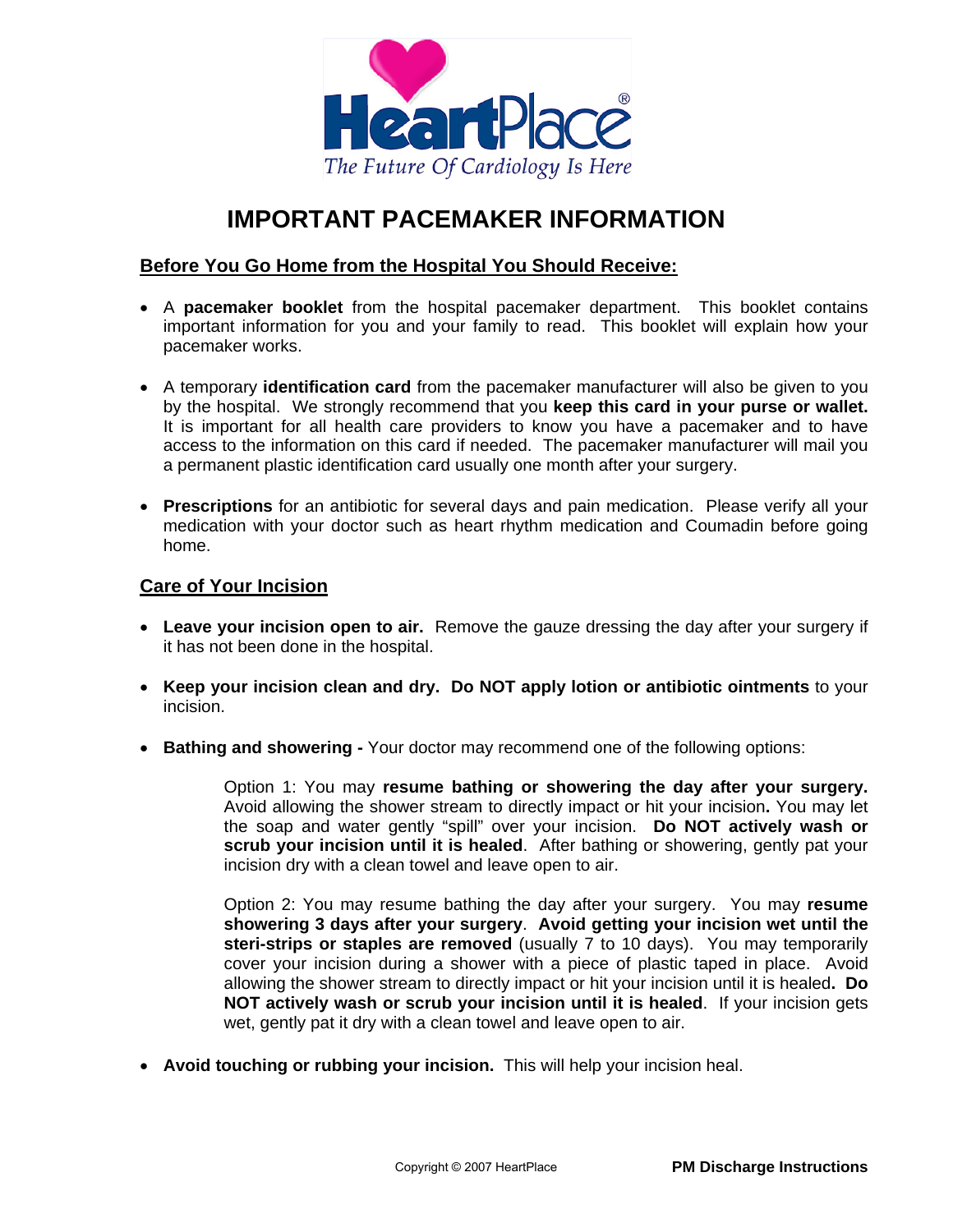

- **Do NOT remove the steri-strips** (strips of tape across the incision). They will be removed by the pacemaker clinical staff at your first office visit in 7 to 10 days if they do not fall off on their own.
- If you have staples on your incision, they will be removed at your first office visit in 7 to 10 days.
- **Look at your incision daily** for several weeks as it is healing**.** Call the office and speak to a nurse if you experience increased redness, swelling, drainage, warmth or tenderness around your incision. Also call the office if you have a fever or chills.
- Mild to moderate soreness at the pacemaker site or affected shoulder is not unusual. This soreness should gradually decrease over 3 or 4 weeks as it heals. Over the counter pain relievers may be taken unless otherwise ordered by your doctor.
- For women, a light gauze pad or clean powder puff placed over the incision may be more comfortable with a brassiere.

## **Activity / Exercise**

- You may gradually resume your daily activities as tolerated. This includes light to moderate exercise (such as walking) that does not excessively jar or impact your pacemaker.
- Avoid vigorous activity or outdoor activities that cause excessive sweating, such as yard work, for 1 week after your surgery.
- **Avoid heavy lifting (over 10 lbs) or activities that require strenuous reaching above your head or across your shoulder**. Examples include; reaching for items on an overhead shelf, swinging a golf club, shooting a gun, swimming, gardening, and weight lifting.
- **Do not completely immobilize the affected arm and shoulder.** Use your arm to do simple activities such as eating, brushing your teeth, and combing your hair. This will prevent your shoulder from "freezing up."
- After 6 weeks you may resume most activities unless specifically instructed by the pacemaker nurse or doctor.
- It is not necessary to routinely check your own pulse.

## **Things That May Affect Your Pacemaker**

• **Avoid strong magnetic fields or electrical equipment.** This includes electrical generator plants such as Hoover dam, **MRI scans** (magnetic resonance imaging), arc welders, large engines, and large stereo speakers. Please refer to your pacemaker booklet or call the office for detailed information.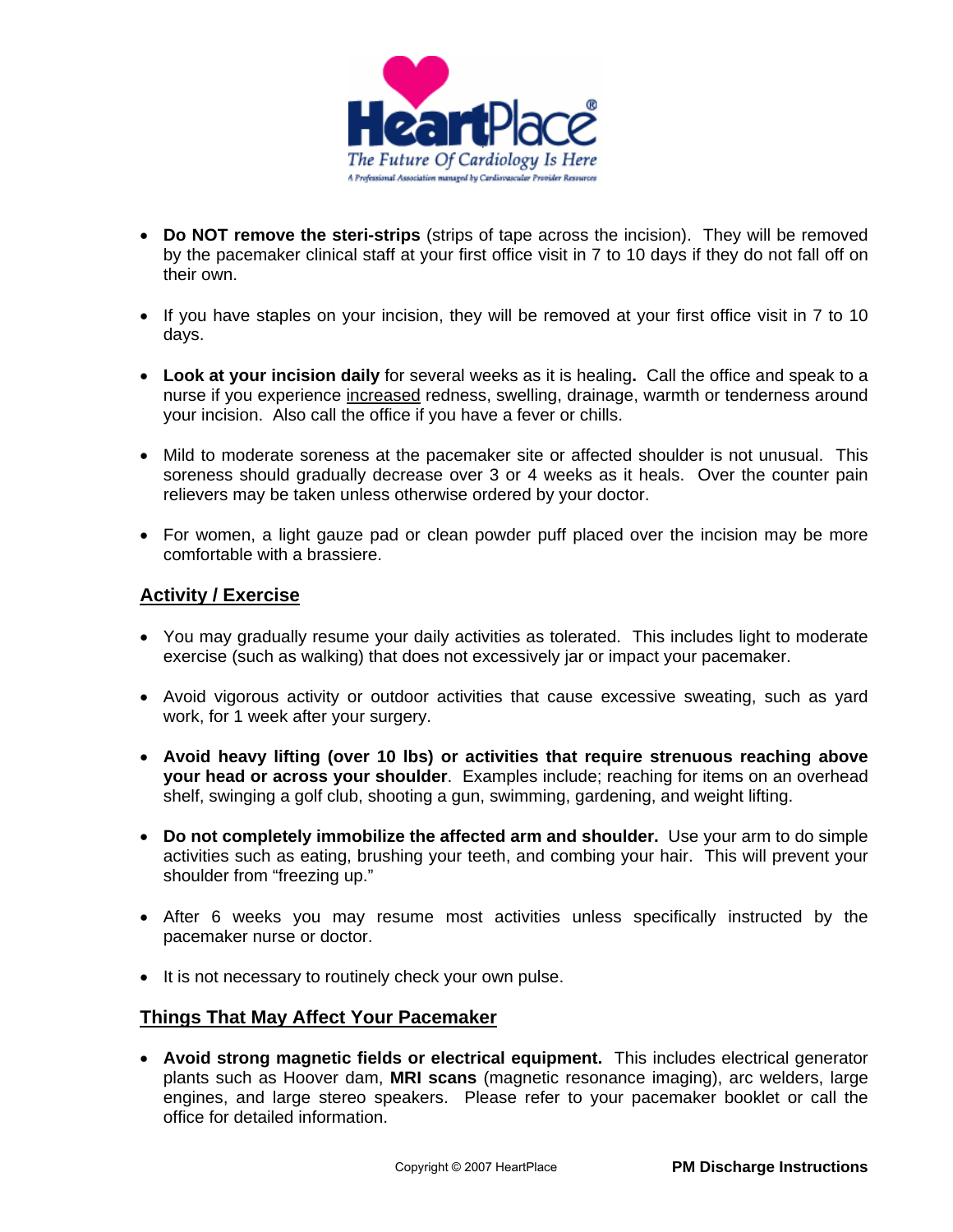

- Microwave ovens will not affect your pacemaker and are safe to use**.** Household appliances such as electric blankets, electric shavers, and hair dryers are also safe to use.
- We recommend that **if you use a cellular phone, hold it up to the ear on the opposite side of your pacemaker.** Do NOT carry your cell phone in a shirt pocket over your pacemaker.
- **Notify all health care providers that you have a pacemaker**. This includes doctors, dentists, chiropractors, x-ray technicians, etc.
- Your doctor may advise you to **avoid dental procedures for 3 months** after your surgery if possible.
- In the first year after your surgery, your doctor may recommend that you **take an antibiotic pill before any dental procedure.** The dentist may prescribe the antibiotics for you or you may call the office for a prescription.
- If you have any special concerns or questions please call the office.

## **Please Call The Office If You:**

- **Suddenly experience symptoms of dizziness or lightheadedness, that are NOT related to a position change, such as standing up or getting out of bed.**
- **Experience the same symptoms that prompted your doctor to implant the pacemaker.**
- **Experience increased redness, pain, or swelling of your pacemaker site**.
- **Develop a fever or chills.**
- Have any questions or concerns regarding your pacemaker.
- Need to reschedule an appointment.

#### **Office Visits / Appointments**

- **Taking care of your pacemaker requires regular office or telephone check-ups.**
- The usual schedule for pacemaker check-ups is:
	- $\circ$  First visit 7 to 10 days after surgery.
	- $\circ$  Second visit 3 to 4 months after surgery.
	- o Then every 6 months until the pacemaker battery starts to show signs of depletion. Please refer to your pacemaker booklet for further details.